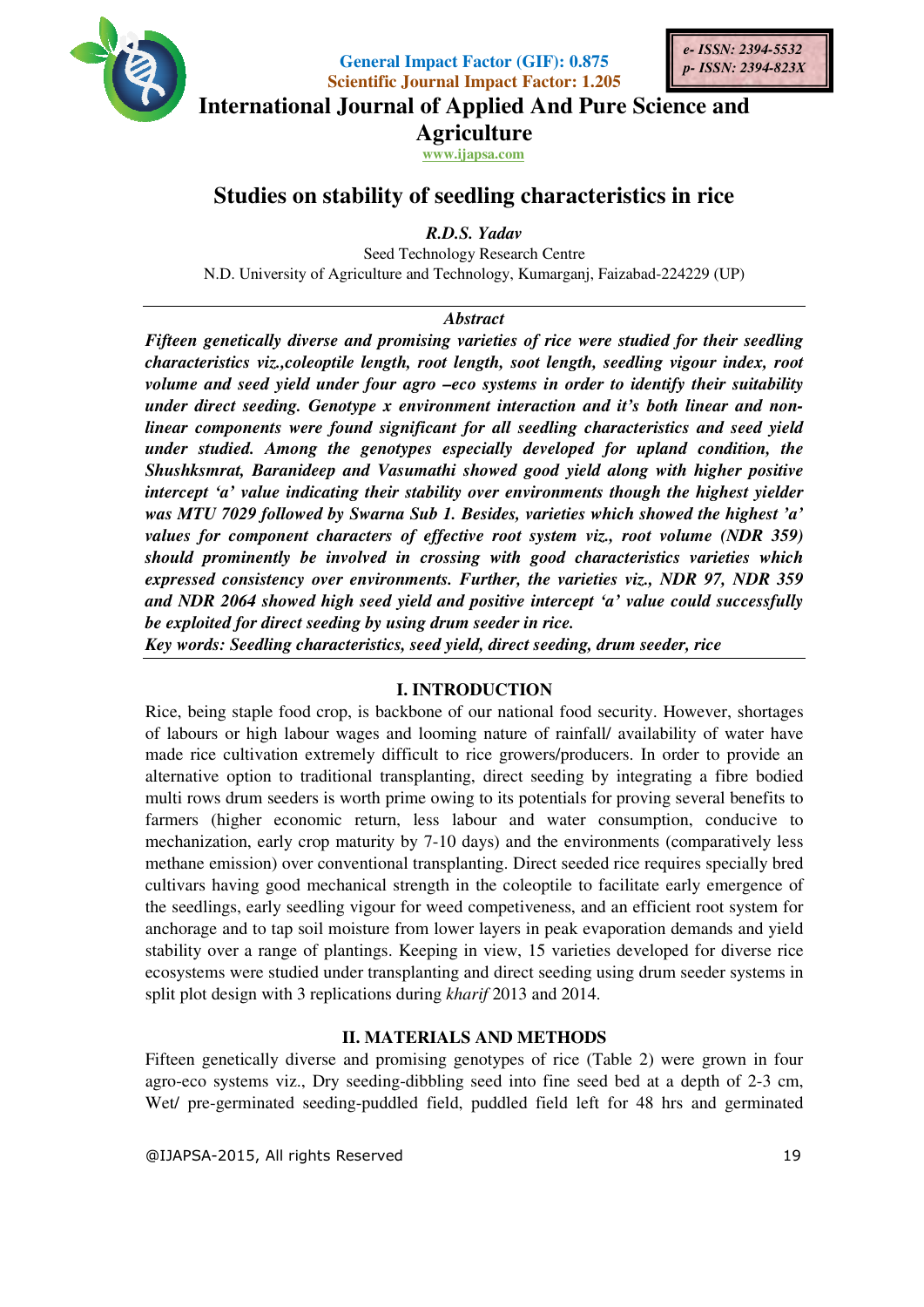#### *International Journal of Applied and Pure Science and Agriculture (IJAPSA) Volume 01, Issue 11, [November - 2015] e-ISSN: 2394-5532, p-ISSN: 2394-823X*

seeds sown after 48 hrs using drum seeder. The experiment was conducted in split plot design by keeping methods of raising in main plot and varieties in sub-plot with 3 replications during *kharif* 2013 and 2014. Recommended package of practices were followed time to time in order to raise an ideal crop. Twenty random seedlings were subjected for observations on coleoptile length, root length and shoot length as per ISTA rules [1].The root volume was determined at active tillering stage of each variety. Seed yield was obtained on plot basis. Stability parameters were analysed according to Eberhart and Russell [2] and Blum [3].

### **III. RESULTS AND DISCUSSION**

The analysis of variance for seedling characteristics and seed yield revealed significant differences among the genotypes and the environments. Highly significant mean square due to genotype x environment (G X E) interaction for all the characters under studied indicated that the genotypes interacted considerably with environmental conditions which emulated. Partitioning of mean squares due to G X E interaction revealed that both linear and non-linear components were found significant for the traits under studied, indicating the importance of both these components in determining the stability of seedling characteristics and seed yield in rice. These findings are in accordance to earlier reports of Yadav [4].

An efficient root system is a major factor for the anchorage and also to tap soil moisture from deeper soli profiles during peak evaporation and ultimately stabilize the yield. The coleoptile facilitates the early emergence. Early seedling vigour accelerate growth and development leading to weed competiveness, healthy stands and boost up the yield. A variety possessing these characteristics is demand driven in current scenario of climate change in totality. Thus, identification of a variety with good yield and stable seedling characteristics over environments is of immense value. Different investigators have been utilized different techniques for identification of stable varieties. According to Eberthart and Russell [2], a stable variety is one which shows a high mean yield, regression coefficient (b) around unity and mean square deviation from regression  $(S^2d)$  nearly zero. However, Blum [3] emphasized the important of intercept (a) another stability parameter besides b and  $S<sup>2</sup>d$  while assessing the stability performance of a genotype under major agro-ecosystems. Accordingly, in the present study, the genotypes were assessed on the basis of four stability parameters  $X$ , b,  $S^2$ d and a) for seed yield and important seedling characteristics (Tables  $2 \& 3$ ). Considering the four parameters in view, out of 15 varieties only two varieties viz., Shushksmrat and Baranideep showed good yield along with higher positive intercept 'a' value indicating their stability over environments though the highest yielder was MTU 7029 followed by Swarna Sub 1. Besides, varieties which showed the highest 'a' values for component characters of efficient root system viz., root volume (NDR 359)should prominently be involved in crossing with good characteristics one which expressed consistency over environments. Further, the varieties showed high seed yield and positive intercept 'a' value were NDR 97, NDR 359 and NDR 2064 could be used for direct seeding

| <b>Source</b>    | d.f.          | <b>Mean Square</b> |             |           |               |          |           |              |            |  |  |
|------------------|---------------|--------------------|-------------|-----------|---------------|----------|-----------|--------------|------------|--|--|
|                  |               | Coleoptile         | Root length | Shoot     | Seedling      | Root     | Emergence | Seedling     | Seed yield |  |  |
|                  |               | length             | (cm)        | length    | length $(cm)$ | volume   | index     | vigour index | (q/ha)     |  |  |
|                  |               | (cm)               |             | (cm)      |               | (cc)     |           |              |            |  |  |
| Genotypes $(G)$  | $\mathbf{14}$ | $7.23**$           | $23.53**$   | $12.25**$ | $25.56**$     | $9.45**$ | $14.74**$ | 1475.45**    | $6.43**$   |  |  |
| Environments (E) |               | $2.18*$            | $5.68**$    | $3.16**$  | $6.58**$      | $2.95**$ | $4.02**$  | 1547.74**    | $8.62**$   |  |  |

*Table 1. Analysis of variance for seedling characteristics and seed yield in rice.*

@IJAPSA-2015, All rights Reserved 20